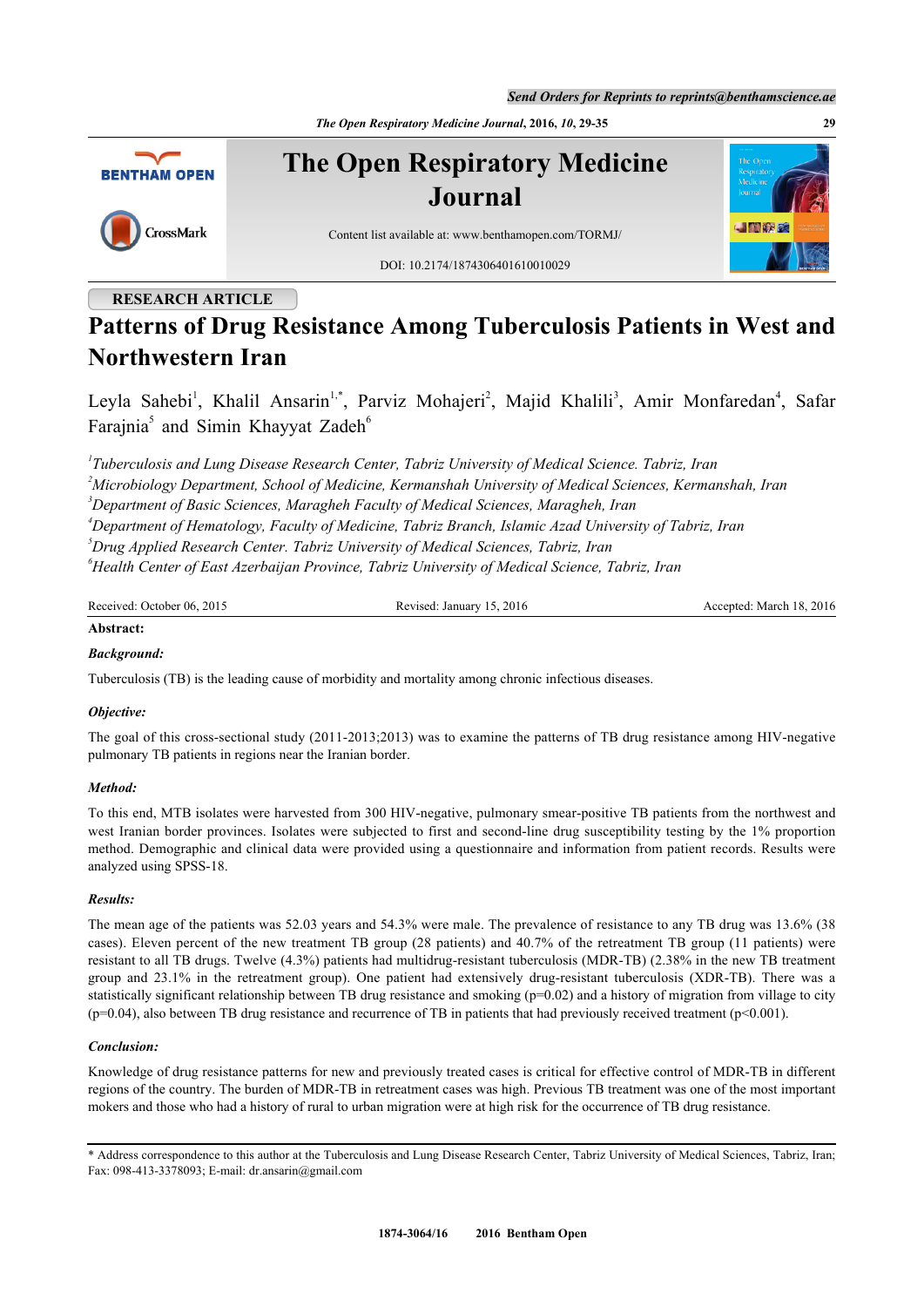**Keywords:** Enzyme-linked immunosorbent assay, HIV-negative pulmonary TB patients, Löwenstein-Jensen, Multiple Drug Resistance, *Mycobacterium Tuberculosis*, Northwestern Iran, Tuberculosis (TB).

#### **INTRODUCTION**

Drug-resistant tuberculosis (MDR-TB) has emerged as an important global health concern and is on the rise throughout the world [\[1](#page-4-0)]. According to the 2012 World Health Organization (WHO) report, 3.7% of new TB cases (patients who have never had treatment for TB, or had been on anti-TB treatment for less than four weeks) [[2](#page-5-0)] and about 20% of retreatment patients (TB patients who had been cured for one month or more) [\[2](#page-5-0)] had MDR-TB in 2012. Nine percent of these patients in 2012 had extensive drug-resistant tuberculosis (XDR-TB) [\[3](#page-5-1)].

To be defined as MDR-TB, the patient shows resistance to at least isoniazid (INH) and rifampin (RMP)[[3\]](#page-5-1). Furthermore, XDR-TB is defined as resistant to INH, RMP, any fluoroquinolone and any second-line injectable medications (*i.e.* amikacin, capreomycin and kanamycin) [[4](#page-5-2)]. Treatment of MDR-TB is a costly and time-consuming (18 months) process which can be associated with numerous complications. The overall economic burden of an MDR-TB patient is high and if left untreated, MDR-TB has an estimated 80% fatality rate [\[5](#page-5-3)].

It is notable that the highest rates of resistance in 2008 have been reported in Eastern Europe and East Mediterranean regions[[6\]](#page-5-4). In Iran (2011), the proportion of MDR-TB cases of new and retreated TB cases were reported to be 5% and 38.3%, respectively [[5](#page-5-3)]. Due to the proximity to countries such as Azerbaijan, Armenia and Pakistan, which are among the 27 countries with the highest MDR-TB burden in world, the control of drug resistance is very pivotal in Iran [\[7](#page-5-5)].

The main strategy to control MDR-TB is the detection of drug resistance and to prescribe an effective drug course for patients [[8\]](#page-5-6). Previous and inadequate treatment is of the main factors contributing to MDR-TB development [\[9](#page-5-7)].

The gold standard in MDR-TB determines is 1% proportion of Löwenstein-Jensen medium. Developed in the 1960s, the Löwenstein-Jensen medium is inexpensive and easy to perform [[10\]](#page-5-8). In the present study, we evaluated the patterns of resistance to TB drugs based on the 1% proportion method among pulmonary TB patients from five provinces of patients in near the Iranian border; in addition, we analyzed the impact of geographic and demographic factors on TB drug resistance.

#### **METHODS**

### **Sampling Method**

A cross-sectional survey was conducted on pulmonary TB patients in five Iranian west and northwestern provinces (East Azerbaijan, West Azerbaijan, Ardabil, Kurdistan and Kermanshah) that had been referred of rural and urban health centers to TB lab centers of province from April 2011 to March 2013. Proximity to the neighboring country of Azerbaijan and Iraq with high prevalence of TB and TB- drug resistance renders the need of study in this region. The University Ethics Committee code of study was 1391/6/18/5/4/5375.

Assuming a significance level  $p=0.05$ , prevalence of MDR-TB  $p=0.05$  [[4\]](#page-5-2), margin of error d=0.018, and considering the likelihood of missing cases, 300 positive smear tuberculosis patients with HIV negative test (ELISA test) were estimated based on proportional simple random sampling. The required sample size for each province was determined based on TB prevalence in the provinces in 2010; the sampling method in provinces was systematic on the basis of alphabetical order of patients' name.

### **Laboratory Analysis**

Sputum- positive pulmonary TB was defined as TB in patients with at least two initial sputum smear examinations positive for acid-fast bacilli (AFB), one sputum smear test positive for AFB and radiographic abnormalities consistent with active pulmonary TB, or one sputum smear specimen positive for AFB and culture positive for *Mycobacterium tuberculosis* [\[9](#page-5-7)]. Two smears with the highest bacterial count were cultured on Lowenstein Jensen (LJ) culturing medium and one culture was selected for drug susceptibility test. The MTB complex strains were identified by culturing on LJ medium containing P-Nitro Benzoic acid (PNB). But differentiation of MTB from other members of the MTB complex was identified based on niacin test and Nitratase test. The samples containing non-tuberculosis mycobacterium were excluded from this study. Drug susceptibility was tested on LJ medium containing Isoniazid (INH); 0.2mg/l, Rifampicine (RMP);40mg/l, Ethambutol (EMB);2mg/l, Streptomycin (SM);4mg/l and second line drugs including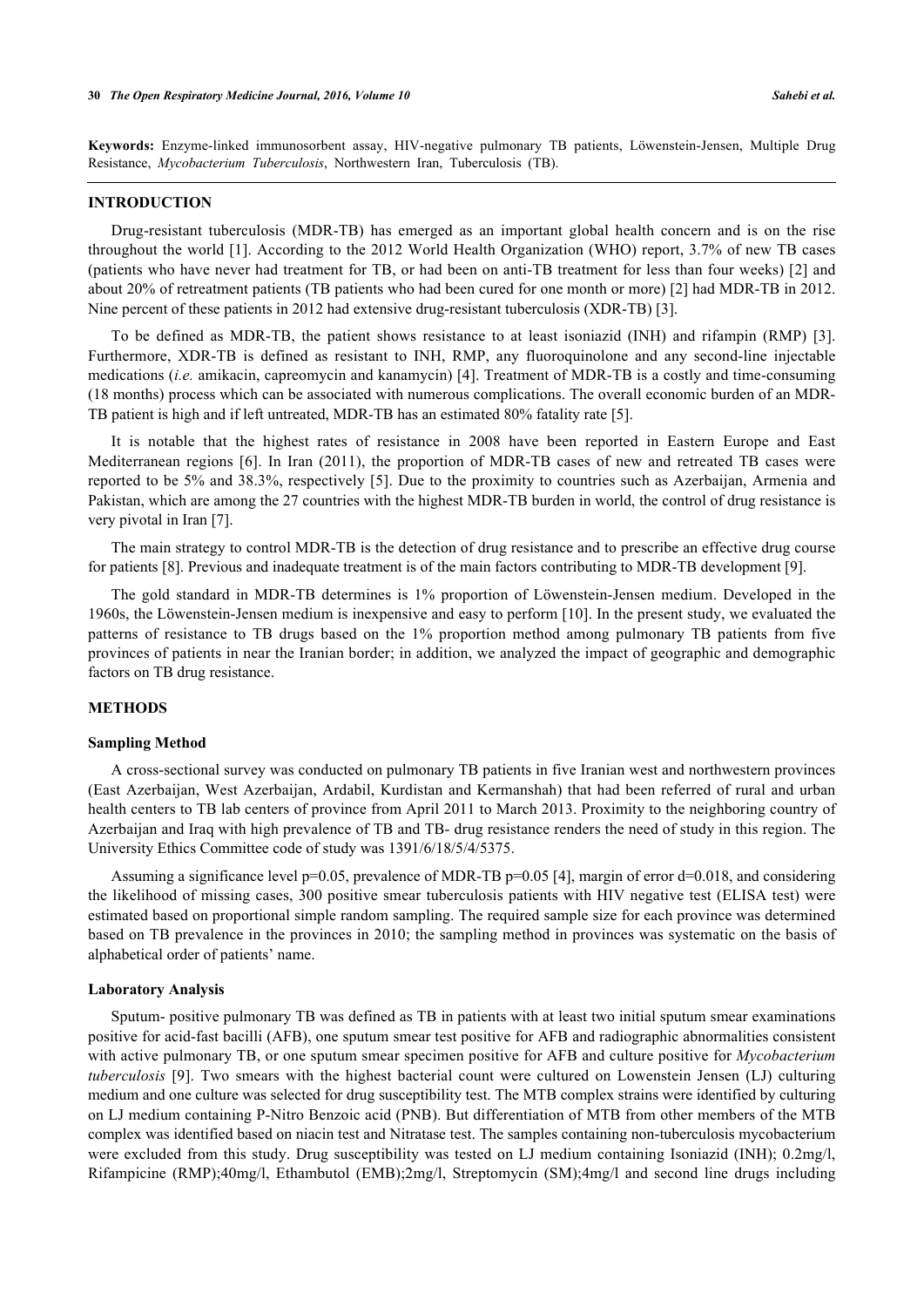Kanamycin; 30 mg/l, Capreomycin;40 mg/l, Ofloxacin;20 mg/l and Ciprofloxacin; 2 mg/l according to the proportion method based on WHO/IUTLD guideline [\[11](#page-5-9), [12](#page-5-10)].

## **Demographic Variable**

The data related to clinical, demographic and environmental characteristics were provided using the information mentioned in the patient's records as well as personal or telephone interviews. It should be said that the data of the patients under 15 years was completed by the help of the patient's parents and the information of the deceased patients was filled in by the closest person to the patient. In a pilot study, the validity of the questionnaire was evaluated as confirmed by expert professors and its reliability was assessed using statistical reliability test (Cronbach's alphas=0.92.

#### **Statistical Analysis**

Univariate and multiple logistic regressions were used to compare the effect of demographic and geographical factors on drug resistance considering significance level of 0.05 using SPSS-18 software (IBM, Armonk, New York, USA).

## **RESULTS**

Out of 300 patients with MTB, 286 had a positive culture. In the drug resistance analysis sample, six cultures were contaminated and therefore 280 cases were available for drug resistance analysis.

To populate our study, 96 patients (34.29%) from East Azerbaijan, 53 (18.93%) from Kermanshah, 45 (16.08%) from West Azerbaijan, 56 (20.0%) from Kurdistan and 30 (10.72%) from Ardabil provinces were selected. All of the patients were HIV negative.

The overall frequency of new and retreatment TB groups was 253 (90.36%) and 27 (9.64%) patients, respectively. The mean age of patients available for drug resistance analysis was 52.03 years and 152 patients (54.3%) were male. Resistance to RMP was found in 11.8% of cases (33 patients) and following by Streptomycin (STM) with 10.7% (30 patients) had the highest proportions among anti-tuberculosis drugs while resistance to ethambutol (EMB) in 3.2% (9 patients) showed the least rate of resistance (see Table **[1](#page-2-0)**). Eleven percent of new TB cases (28 patients) and 40.7% of retreatment TB cases (11 patients) were resistant to any TB drug.

|                                                                              | <b>Total (280)</b><br>n(%) | East Azerbaijan<br>(96)<br>$n$ (%) | West Azerbaijan<br>(45)<br>$n$ (%) | $n$ (%)  | Ardebil (30) Kermanshah(53) Kurdistan (56)<br>$n$ (%) | $n$ (%)  |
|------------------------------------------------------------------------------|----------------------------|------------------------------------|------------------------------------|----------|-------------------------------------------------------|----------|
| Any resistance to Isoniazid (INH)                                            | 28(10.0)                   | 8(8.33)                            | 4(8.9)                             | 4(13.33) | 5(9.43)                                               | 7(12.5)  |
| Any resistance to Rifampicin (RMP)                                           | 33(11.8)                   | 6(6.25)                            | 7(17.5)                            | 4(13.33) | 9(16.98)                                              | 7(14.0)  |
| Any resistance to Etambutol (EMB)                                            | 9(3.2)                     | 2(2.08)                            | 0(0.0)                             | 2(6.7)   | 2(3.77)                                               | 3(5.3)   |
| Any resistance to Streptomycin (STM)                                         | 30(10.7)                   | 9(9.37)                            | 5(12.5)                            | 3(10.0)  | 7(13.2)                                               | 6(10.71) |
| Total Multidrug Resistance (MDR)                                             | 12(4.3)                    | 3(3.12)                            | 2(4.44)                            | 2(6.67)  | 3(5.66)                                               | 2(3.57)  |
| Total poly-resistance other than MDR                                         | 4(1.43)                    | 1(1.04)                            | 0(0.0)                             | 1(3.33)  | 1(1.9)                                                | 1(1.79)  |
| Any drug resistant to both of $FQ^*$ and any 2-<br>$LI^*$ in MDR-TB patients | 1(0.36)                    | 1(1.04)                            | 0(0.0)                             | 0(0.0)   | 0(0.0)                                                | 0(0.0)   |

<span id="page-2-0"></span>**Table 1. Drug resistance pattern among pulmonary MTB patients.**

\*Fluroquinolones: Ofloxacin, Levofloxacin

\* Injectable agent: Streptomycin, Kanamycin, Amikacin, Capreomycin

In the retreatment TB group, resistance to INH was found in 23.1% (6 cases), RMP: 15.4% (4 cases), STM: 15.4% (4 cases) and EMB: 0%. MDR-TB and XDR-TB prevalence was 23.1% (6 cases) and 3.8% (1 case), respectively. In regards to the new TB group, any resistance to INH was 6.7% (17 cases), RMP: 4.33% (11 cases), EMB: 2.77% (7 cases) and STM: 7.9% (20 cases). MDR-TB and XDR-TB prevalence was 2.38% (6 cases) and 0%, and total polyresistance other than MDR was 1.17% (3 cases).

The prevalence of drug resistance by various provinces is shown in Table **[1](#page-2-0)**. Resistance to INH was found to be the most prevalent in the province of Ardebil (13.33%), RMP (14%) and EMB (5.3%) in Kurdistan, and STM (13.2%) in Kermanshah. Also MDR-TB prevalence was the most common in Ardebil (6.67%). There wasn't any relationship between different provinces and any TB drug resistance  $(p>0.05)$ 

We analyzed the effect of demographic and geographical factors on resistance to TB drugs by univariate and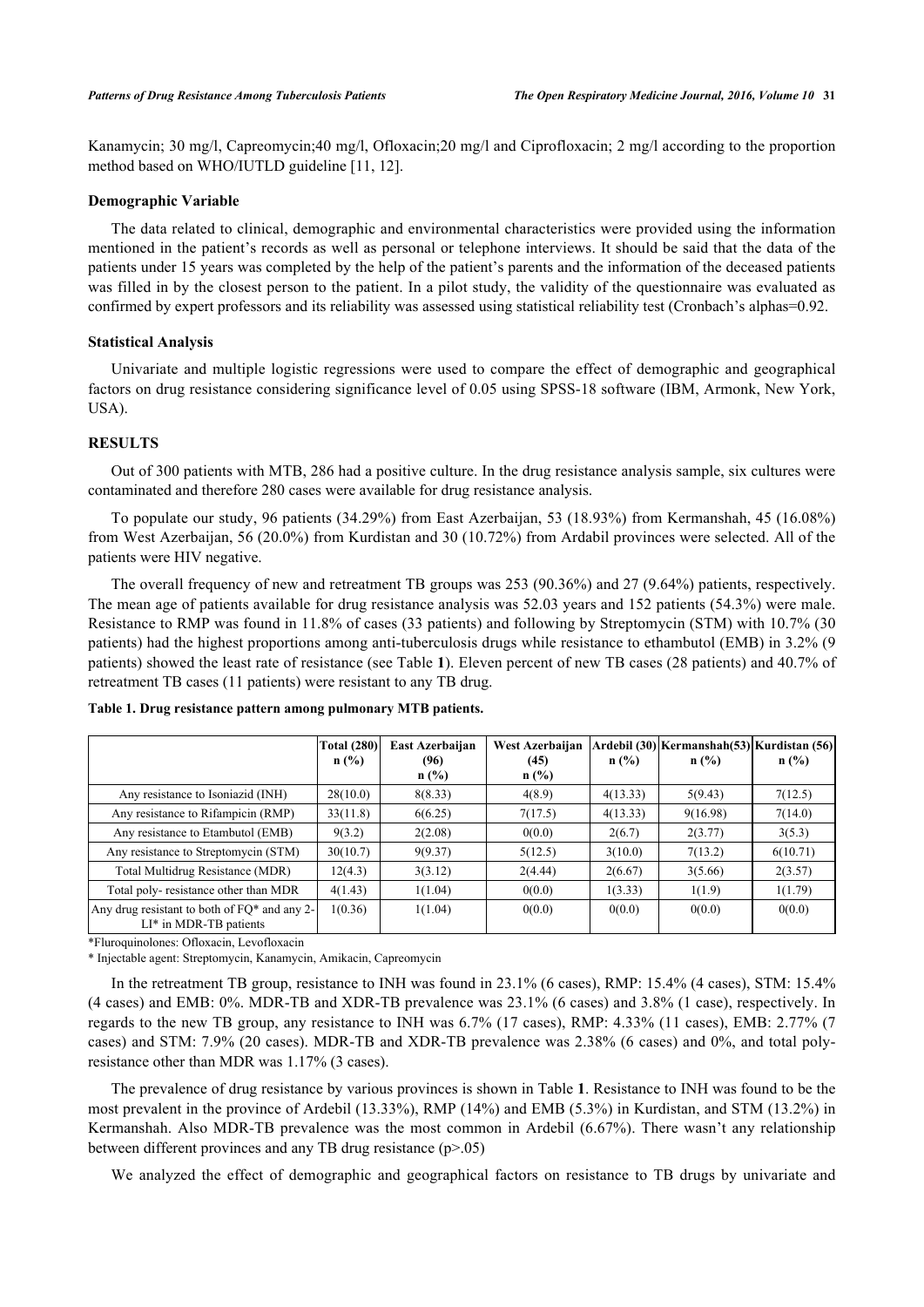multiple logistic regression tests (See Table [2\)](#page-3-0). In the multiple models, variables with a p-value of  $\leq 0.1$  were included and reanalyzed. The odds of resistance to one or more TB drugs was significantly high in retreatment cases compared to newly diagnosed cases in univariate (CI 95% 2.42 to 13.67) and multiple regression analyses (CI 95%:1.43 to 25.0). Migration history from village to city and smoking increased odds of drug resistance as well (CI 95% OR: 1.05 to 4.2) and (CI 95% OR: 1.36 to 5.5) in univariate regression analysis (See Table **[2](#page--1-0)**).

| Variable                           |                         | Any drug               | Drug susceptible<br>$(n=242)$ | Univariate analysis     |                             |                | <b>Multiple analysis</b> |                             |                          |
|------------------------------------|-------------------------|------------------------|-------------------------------|-------------------------|-----------------------------|----------------|--------------------------|-----------------------------|--------------------------|
|                                    |                         | resistance<br>$(n=38)$ |                               | Unadjusted<br><b>OR</b> | $CI95\% (OR)$ P-Value       |                | <b>OR</b>                | Adjusted CI95%(OR) P-Value  |                          |
| Gender                             | Male                    | 26(68.4)               | 126(52.0)                     | $\mathbf{1}$            |                             |                | $\mathbf{1}$             |                             |                          |
|                                    | Female                  | 12(31.6)               | 116(48.0)                     | 2.0                     | 0.96 to 4.13                | 0.06           | 0.9                      | 0.06 to 13.1                | 0.95                     |
| Age                                | Mean (Year)             | 52.29(22.8)            | 49.24(21.2)                   | .99                     | $0.97 - 1.02$               | 0.64           | 1.02                     | 0.93 to 1.08                | 0.71                     |
| Provinces                          | East Azerbaijan         | 12(31.58)              | 84(68.42)                     | 1                       |                             | $\frac{1}{2}$  | $\overline{\phantom{a}}$ |                             | $\overline{\phantom{a}}$ |
|                                    | West Azerbaijan         | 7(18.42)               | 40(81.58)                     | 1.2                     | 0.45 to 3.35                | 0.69           | $\frac{1}{2}$            | $\overline{\phantom{a}}$    | $\overline{\phantom{a}}$ |
|                                    | Ardebil                 | 5(13.16)               | 25(86.84)                     | 1.4                     | 0.45 to 4.35                | 0.56           | $\overline{\phantom{0}}$ | ÷.                          | $\blacksquare$           |
|                                    | Kurdistan               | 7(18.42)               | 48(81.58)                     | 1.02                    | 0.37 to 2.77                | 2.77           | ÷.                       | $\mathcal{L}^{\mathcal{A}}$ | $\overline{a}$           |
|                                    | Kermanshah              | 7(18.42)               | 49(81.58)                     | $\mathbf{1}$            | 0.36 to 2.7                 | $\mathbf{1}$   |                          |                             |                          |
| Married status                     | Single                  | 6(15.7)                | 51(21.0)                      | 1                       |                             | $\overline{a}$ | $\overline{\phantom{a}}$ | $\overline{\phantom{a}}$    | $\overline{a}$           |
|                                    | Married                 | 27(71.1)               | 148(61.2)                     | 0.65                    | 0.25 to 1.65                | 0.36           | $\overline{\phantom{0}}$ | $\overline{\phantom{a}}$    | $\blacksquare$           |
|                                    | Divorced/Died<br>spouse | 5(13.2)                | 43(17.8)                      | 1.0                     | 0.29 to 3.55                | 0.98           |                          |                             |                          |
| Income (on<br>married<br>patients) | Zero                    | 9(25.0)                | 65(28.4)                      | $\mathbf{1}$            | $\mathcal{L}^{\mathcal{L}}$ | $\overline{a}$ | $\overline{\phantom{a}}$ | $\sim$                      | ÷,                       |
|                                    | $< 100$ \$              | 18(50.0)               | 93(40.6)                      | 0.72                    | 0.3 to 1.69                 | 0.44           | ÷.                       | $\blacksquare$              |                          |
|                                    | $>100$ \$               | 9(25.0)                | 71(31.0)                      | 1.0923                  | 0.41 to 2.9                 | 0.86           | ÷,                       | $\blacksquare$              |                          |
| SES*                               | Mean(SD)                | 6.9(3.01)              | 6.47(3.7)                     | 1.04                    | .89 to 1.2                  | 0.67           | 0.96                     | 0.7 to 1.29                 | 0.78                     |
| History of<br>Migration            | N <sub>o</sub>          | 18(47.4)               | 170(70.0)                     | 1                       |                             | $\overline{a}$ | $\overline{\phantom{a}}$ |                             |                          |
|                                    | Yes                     | 20(52.7)               | 73(30.0)                      | 2.09                    | 1.05 to 4.2                 | 0.037          | 0.96                     | 0.28 to 3.3                 | 0.95                     |
| Smoking                            | N <sub>o</sub>          | 19(0.5)                | 177(72.8)                     | $\mathbf{1}$            |                             |                | $\mathbf{1}$             |                             |                          |
|                                    | Yes                     | 19(0.5)                | 65(27.2)                      | 2.7                     | 1.36to 5.46                 | 0.005          | 1.16                     | .08 to 16.68                | 0.92                     |
| Vaccination<br>history             | N <sub>o</sub>          | 20(68.9)               | 131(71.97)                    | $\mathbf{1}$            | $\overline{a}$              | $\overline{a}$ | $\mathbf{1}$             |                             | $\overline{a}$           |
|                                    | Yes                     | 9(31.1)                | 51(28.13)                     | 1.2                     | 0.49 to 2.7                 | 0.739          | 2.48                     | 0.85 to 1.23                | 0.81                     |
| Treatment<br>$group*$              | New                     | 27(71.1)               | 226(93.4)                     | $\mathbf{1}$            | $\sim$                      | $\overline{a}$ | $\mathbf{1}$             |                             | ÷,                       |
|                                    | Other                   | 11(28.9)               | 16(6.6)                       | 5.75                    | 2.42 to 13.67               | 0.0001         | 5.76                     | 1.43 to 25                  | 0.025                    |

<span id="page-3-0"></span>**Table 2. Analyzing of demographic and clinical characteristics on TB drugs resistance among pulmonary MTB patient.**

\*SES; Social-Economic status combining of patient Job (Regardless housekeeper job) and education status, spouse Job (Regardless house keeper job) and education status and family income among married patients.(Grading: Job; 1:Unemployment, 2: Unskilled worker,3:Semi and skilled worker,4: Staff education . Education status; 1: Illiterate, 2: Reading, 3: Middle school, 4: Diploma, 5: Upper diploma. Family income; 1: <117 USD, 2:117-156 USD, 3: 157-313 USD, 4:> 313 USD.

\*Treatment group; New: never been treated for TB or have taken anti-TB drugs for less than 1 month previously treated (retreatment): have received 1 month or more of anti-TB drugs in the past.

## **DISCUSSION**

The emergence of TB drug resistance is a great catastrophe because it requires the use of second-line drugs which are less efficient, have longer treatment periods, higher expenses and patients run the risk of developing hepatotoxicity [\[13](#page-5-11), [14\]](#page-5-12).On the other hand, MDR-TB has increased throughout the world over the past few decades [\[4](#page-5-2)]. According to the global project on anti-TB drug resistance surveillance in 2009, the median prevalence of resistance to any drug was 11.1% and 25.1% in new and previously treated cases, respectively [\[15](#page-5-13)].

However, it seems that Iran has a moderate drug resistance rate in new cases compared to global estimates, but proximity to the Azerbaijan Republic (with a prevalence of 56.3% and 84.4% drug resistance in new and retreated cases, respectively) [\[15](#page-5-13)] necessitates the task of controlling drug resistance

Also MDR-TB in new and previously treated cases (2.38% and 23.1% for new and previously treated cases, respectively in our study) was reported as lower than the rates reported for the WHO Eastern Mediterranean region [[16\]](#page-5-14).

The average of MDR-TB prevalence in Iran (studies of 1997 to 2010) was 18.3% [\[13](#page-5-11), [14](#page-5-12), [17](#page-5-15) - [21](#page-5-16)]. The discrepancy of drug resistance with other Iranian studies can be explained by the diversities in the source population. In the available studies from Iran, the studies consisted of Iranian and Afghan patients [[13,](#page-5-11) [20,](#page-5-17) [21\]](#page-5-16). As reported by the WHO global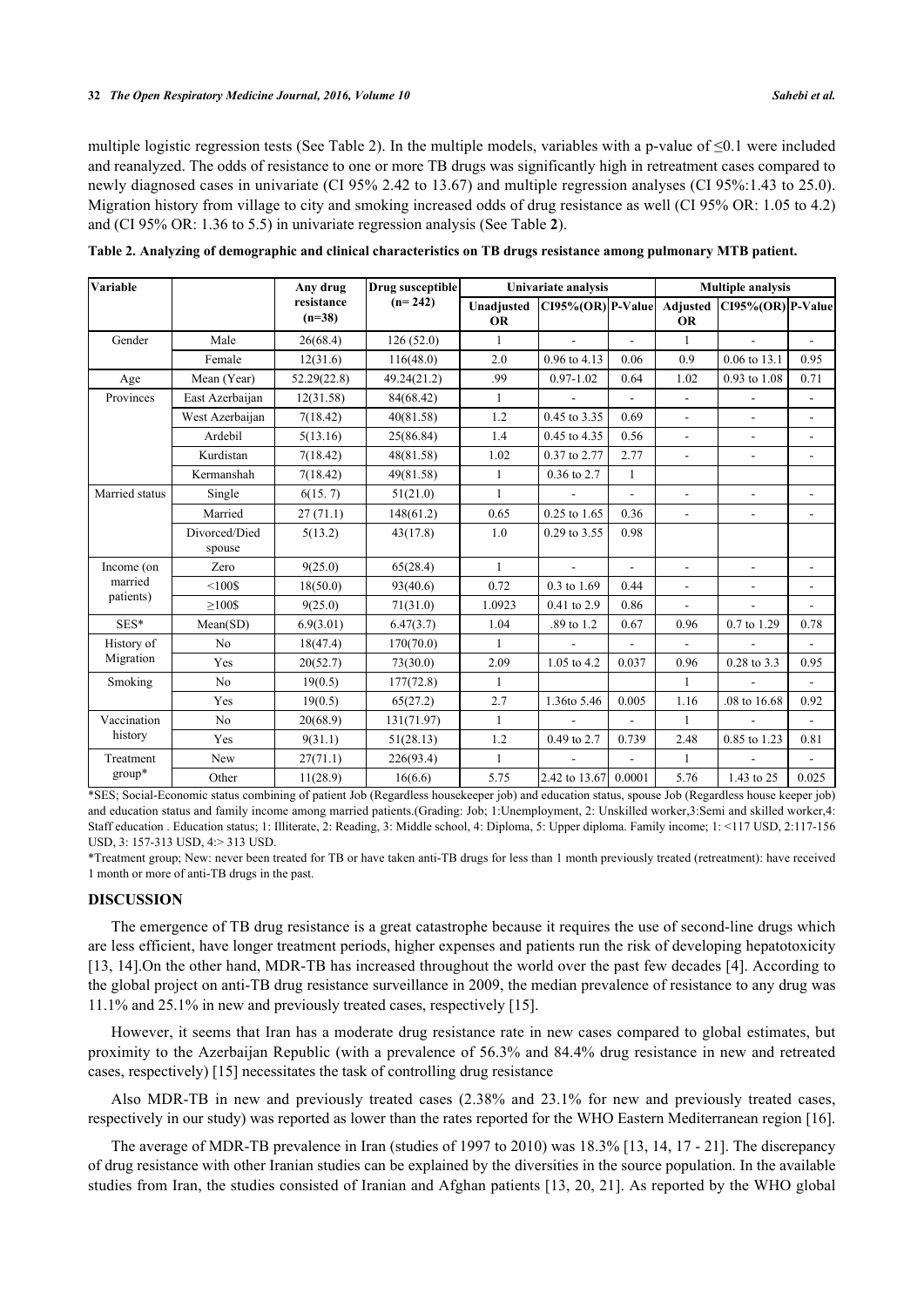project over 1999-2002, Afghan patients comprised a high percentage of MDR-TB cases in Iran [[22\]](#page-5-18). In our study, however, we solely screened and sampled Iranians.

We found that a case of XDR among MDR-TB patients that should be a warning sign. XDR-TB is documented in 2006 by Masjedi, *et al*. in Iran (10.9% of MTB strains) [[21\]](#page-5-16). Globally, 10% of all MDR-TB cases are XDR, (ranging from 4% in Armenia to 23.7% in Estonia) [\[15](#page-5-13)]. In our study, the prevalence of drug resistance was the highest for RMP following by STM. This result is almost consistent with other Iranian studies [[13,](#page-5-11) [14,](#page-5-12) [17](#page-5-15) - [21](#page-5-16)].

Different studies in the analysis of various factors on TB drug resistance such as immigration, age, sex and smoking on drug resistance have yielded conflicting results [[13,](#page-5-11) [17](#page-5-15), [20](#page-5-17), [23](#page-5-19) - [26](#page-6-0)], but MDR risk factors have not been fully investigated in Iran [\[23\]](#page-5-19). In consistency with our study, immigration and smoking have been suggested as a leading factor in increasing prevalence of MDR-TB in some countries [[25](#page-6-1) - [27](#page-6-2)]. History of TB previous treatment was one of the most important risk factors for development of drug-resistant TB in consistency with some studies [[18,](#page-5-20) [20](#page-5-17), [24,](#page-6-3) [28](#page-6-4), [29\]](#page-6-5).

#### **CONCLUSION**

As a result, in our study, the proportion of TB drug resistance in new cases was similar to global estimates, while drug resistance in retreated cases was about 1.6 times the global rate. In this study, smokers and those who had a history from village to city were high-risk groups in the occurrence of TB drug resistance. Knowledge of drug resistance patterns for new and previously treated cases is critical for the effective control of MDR-TB.

## **LIST OF ABBREVIATIONS**

| <b>ELISA</b> |     | Enzyme-linked Immunosorbent Assay              |
|--------------|-----|------------------------------------------------|
| <b>EMB</b>   | =   | Ethambutol                                     |
| <b>INH</b>   | $=$ | Isoniazid                                      |
| <b>MDR</b>   | $=$ | Multidrug-resistant                            |
| <b>MTB</b>   | =   | Mycobacterium Tuberculosis                     |
| <b>RMP</b>   | $=$ | Rifampin                                       |
| <b>SPSS</b>  | =   | Statistical Package for the Social Sciences    |
| <b>STM</b>   | $=$ | Streptomycin                                   |
| TB           | =   | Tuberculosis                                   |
| <b>WHO</b>   | $=$ | World Health Organization                      |
| <b>XDR</b>   | =   | <b>Extensively Drug-resistant Tuberculosis</b> |

## **CONFLICT OF INTEREST**

The authors confirm that this article content has no conflict of interest.

## **ACKNOWLEDGEMENTS**

The authors thank the staff of East Azerbaijan reference laboratory, TB & Lung Disease Research Center and Province Health Center, Tabriz University of Medical Sciences and Mrs Seyyedi, MSC of Biotechnology; Ahad Zarei; BSC of Lab Sciences, Hasan Yekrang; Ms.c of Health Service Management, Dr. Hamed Sabbagh jadid, MD, Staff of West Azerbaijan laboratory and province health center: Dr. Tavana; MD, Dr Nemati; MD, Mr Seyyedi and Sarhangi, BSC of Lab Sciences. Staff of Ardabil laboratory and province health center: Dr. Arezu Moini; MD and Mrs. Saraii; BSC of Lab Sciences. Staff of Kermanshah reference laboratory: Sara Atashi; BSC of lab sciences, Kamalledin Jadidian; M.Sc. of microbiology. Staff of Kurdistan laboratory and province health center: Mrs. Seyran nili; Epidemiologist, Mr Galilini; BSC of lab sciences . and many thanks of Mrs. Lesley Carson for Editorial Solutions.This research was part of a PhD thesis and supported by Tabriz Tuberculosis and Lung Disease Research Center. Tabriz University of Medical Sciences.

#### **REFERENCES**

<span id="page-4-0"></span>[1] Sharma SK, Kumar S, Saha PK, *et al.* Prevalence of multidrug-resistant tuberculosis among category II pulmonary tuberculosis patients. Indian J Med Res 2011; 133: 312-5. [PMID: [21441686\]](http://www.ncbi.nlm.nih.gov/pubmed/21441686)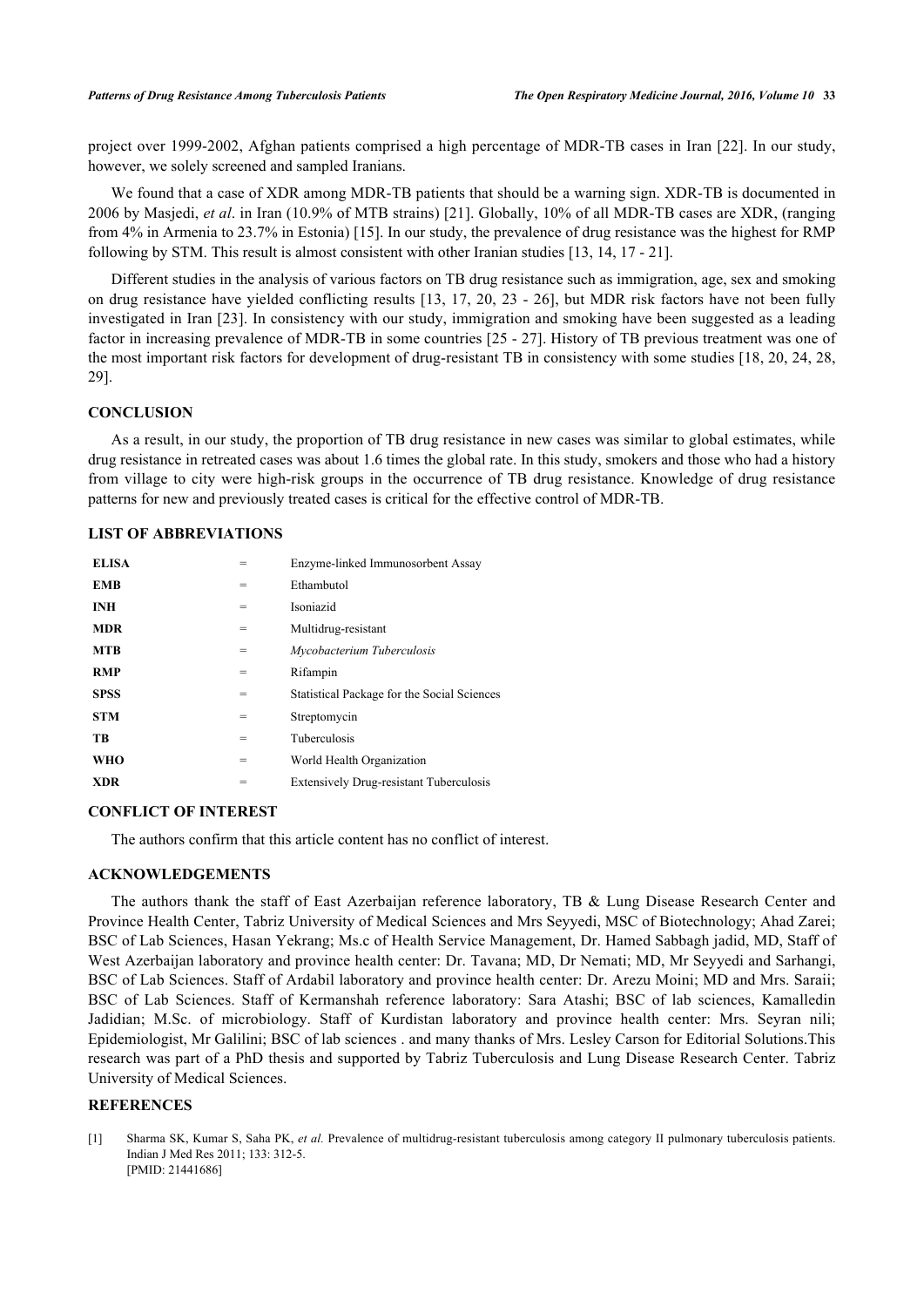#### **34** *The Open Respiratory Medicine Journal, 2016, Volume 10 Sahebi et al.*

- <span id="page-5-0"></span>[2] World Health Organization. Multidrug-resistant tuberculosis (MDR-TB). WHO Reference. Available from: [http://www.WHO.int/TB/publications/ MDRFactSheet2012.pdf](http://www.WHO.int/TB/publications/%20MDRFactSheet2012.pdf) [2012].
- <span id="page-5-1"></span>[3] World Health Organization. Tuberculosis MDR-TB&XDR-TB. WHO report Reference. Available from: [http://www.WHO.int/TB/challenges/](http://www.WHO.int/TB/challenges/%20MDR/factsheet_MDR_progress_march%202011.pdf) [MDR/factsheet\\_MDR\\_progress\\_march 2011.pdf](http://www.WHO.int/TB/challenges/%20MDR/factsheet_MDR_progress_march%202011.pdf) [2011].
- <span id="page-5-2"></span>[4] Khoharo HK, Shaikh IA. Drug resistance patterns in pulmonary tuberculosis. J Pak Med Assoc 2011; 61(3): 229-32. [PMID: [21465933\]](http://www.ncbi.nlm.nih.gov/pubmed/21465933)
- <span id="page-5-3"></span>[5] World Health Organization. EMRO, stop tuberculosis, Epidemiological situation. Reference Available from: [http://www.emro.who.int/](http://www.emro.who.int/tuberculosis/%20epidemiological-situation/epidemiological-situation.html) [tuberculosis/epidemiological-situation/epidemiological-situation.html](http://www.emro.who.int/tuberculosis/%20epidemiological-situation/epidemiological-situation.html)
- <span id="page-5-4"></span>[6] He GX, Zhao YL, Jiang GL, *et al.* Prevalence of tuberculosis drug resistance in 10 provinces of China. BMC Infect Dis 2008; 8: 166. [\[http://dx.doi.org/10.1186/1471-2334-8-166\]](http://dx.doi.org/10.1186/1471-2334-8-166) [PMID: [19077223](http://www.ncbi.nlm.nih.gov/pubmed/19077223)]
- <span id="page-5-5"></span>[7] Sahebi L, Ansarin K, Farajnia S, Monfaredan A, Sabour S. Prevalence and risk factors of drug-resistant tuberculosis in border provinces of Iran. Postgrad Med 2015; 127(6): 600-6. [\[http://dx.doi.org/10.1080/00325481.2015.1069168\]](http://dx.doi.org/10.1080/00325481.2015.1069168) [PMID: [26174471](http://www.ncbi.nlm.nih.gov/pubmed/26174471)]
- <span id="page-5-6"></span>[8] Farmer P. The major infectious diseases in the world-to treat or not to treat? N Engl J Med 2001; 345(3): 208-10. [\[http://dx.doi.org/10.1056/NEJM200107193450310\]](http://dx.doi.org/10.1056/NEJM200107193450310) [PMID: [11463018](http://www.ncbi.nlm.nih.gov/pubmed/11463018)]
- <span id="page-5-7"></span>[9] Yew WW, Leung CC. Management of multidrug-resistant tuberculosis: Update 2007. Respirology 2008; 13(1): 21-46. [PMID: [18197909\]](http://www.ncbi.nlm.nih.gov/pubmed/18197909)
- <span id="page-5-8"></span>[10] Sharma SK, Kaushik G, Jha B, *et al.* Prevalence of multidrug-resistant tuberculosis among newly diagnosed cases of sputum-positive pulmonary tuberculosis. Indian J Med Res 2011; 133: 308-11. [PMID: [21441685\]](http://www.ncbi.nlm.nih.gov/pubmed/21441685)
- <span id="page-5-9"></span>[11] World Health Organization. Anti-tuberculosis drug resistance in the world In: In Report no 4 WHO/HTM/TB/2008394. Geneva, Switzerland: WHO 2008.
- <span id="page-5-10"></span>[12] Guidelines for surveillance of drug resistance in tuberculosis. In: WHO/TB/96216Geneva. Switzerland: WHO 1997.
- <span id="page-5-11"></span>[13] Merza MA, Farnia P, Tabarsi P, Khazampour M, Masjedi MR, Velayati AA. Anti-tuberculosis drug resistance and associated risk factors in a tertiary level TB center in Iran: a retrospective analysis. J Infect Dev Ctries 2011; 5(7): 511-9. [\[http://dx.doi.org/10.3855/jidc.1259\]](http://dx.doi.org/10.3855/jidc.1259) [PMID: [21795819](http://www.ncbi.nlm.nih.gov/pubmed/21795819)]
- <span id="page-5-12"></span>[14] Velayati AA, Farnia P, Masjedi MR, *et al.* Totally drug-resistant tuberculosis strains: evidence of adaptation at the cellular level. Eur Respir J 2009; 34(5): 1202-3. [\[http://dx.doi.org/10.1183/09031936.00081909\]](http://dx.doi.org/10.1183/09031936.00081909) [PMID: [19880622](http://www.ncbi.nlm.nih.gov/pubmed/19880622)]
- <span id="page-5-13"></span>[15] Wright A, Zignol M, Van Deun A, *et al.* Global project on anti-tuberculosis drug resistance surveillance. Epidemiology of antituberculosis drug resistance 2002-07: an updated analysis of the Global Project on Anti-Tuberculosis Drug Resistance Surveillance. Lancet 2009; 373(9678): 1861-73. [\[http://dx.doi.org/10.1016/S0140-6736\(09\)60331-7\]](http://dx.doi.org/10.1016/S0140-6736(09)60331-7) [PMID: [19375159](http://www.ncbi.nlm.nih.gov/pubmed/19375159)]
- <span id="page-5-14"></span>[16] Weis SE, Slocum PC, Blais FX, *et al.* The effect of directly observed therapy on the rates of drug resistance and relapse in tuberculosis. N Engl J Med 1994; 330(17): 1179-84. [\[http://dx.doi.org/10.1056/NEJM199404283301702\]](http://dx.doi.org/10.1056/NEJM199404283301702) [PMID: [8139628](http://www.ncbi.nlm.nih.gov/pubmed/8139628)]
- <span id="page-5-15"></span>[17] Bahrmand AR, Velayati AA, Bakayev VV. Treatment monitoring and prevalence of drug resistance in tuberculosis patients in Tehran. Int J Tuberc Lung Dis 2000; 4(6): 544-9. [PMID: [10864185\]](http://www.ncbi.nlm.nih.gov/pubmed/10864185)
- <span id="page-5-20"></span>[18] Shamaei M, Marjani M, Chitsaz E, *et al.* First-line anti-tuberculosis drug resistance patterns and trends at the national TB referral center in Iran-eight years of surveillance. Int J Infect Dis 2009; 13: 236-40. [\[http://dx.doi.org/10.1016/j.ijid.2008.11.027\]](http://dx.doi.org/10.1016/j.ijid.2008.11.027) [PMID: [18838283](http://www.ncbi.nlm.nih.gov/pubmed/18838283)]
- [19] Mirsaeidi MS, Tabarsi P, Farnia P, *et al.* Trends of drug resistant *Mycobacterium tuberculosis* in a tertiary tuberculosis center in Iran. Saudi Med J 2007; 28(4): 544-50. [PMID: [17457475\]](http://www.ncbi.nlm.nih.gov/pubmed/17457475)
- <span id="page-5-17"></span>[20] Mansoori SD, Arami S, Mirabolhasani Z, Farnia P, Velayati AA. The Pattern of drug resistance among newly diagnosed and old cases of pulmonary tuberculosis. Arch Iran Med 2003; 6: 255-60.
- <span id="page-5-16"></span>[21] Masjedi MR, Farnia P, Sorooch S, *et al.* Extensively drug-resistant tuberculosis: 2 years of surveillance in Iran. Clin Infect Dis 2006; 43(7): 841-7.

[\[http://dx.doi.org/10.1086/507542\]](http://dx.doi.org/10.1086/507542) [PMID: [16941364](http://www.ncbi.nlm.nih.gov/pubmed/16941364)]

- <span id="page-5-18"></span>[22] Ramazanzadeh R, Farnia P, Amirmozafari N, *et al.* Comparison between molecular epidemiology, geographical regions and drug resistance in *Mycobacterium tuberculosis* strains isolated from Iranian and Afghan patients. Chemotherapy 2006; 52(6): 316-20. [\[http://dx.doi.org/10.1159/000095971\]](http://dx.doi.org/10.1159/000095971) [PMID: [17008783](http://www.ncbi.nlm.nih.gov/pubmed/17008783)]
- <span id="page-5-19"></span>[23] Massi MN, Wahyuni S, Halik H, *et al.* Drug resistance among tuberculosis patients attending diagnostic and treatment centres in Makassar, Indonesia. Int J Tuberc Lung Dis 2011; 15(4): 489-95. [\[http://dx.doi.org/10.5588/ijtld.09.0730\]](http://dx.doi.org/10.5588/ijtld.09.0730) [PMID: [21396208](http://www.ncbi.nlm.nih.gov/pubmed/21396208)]